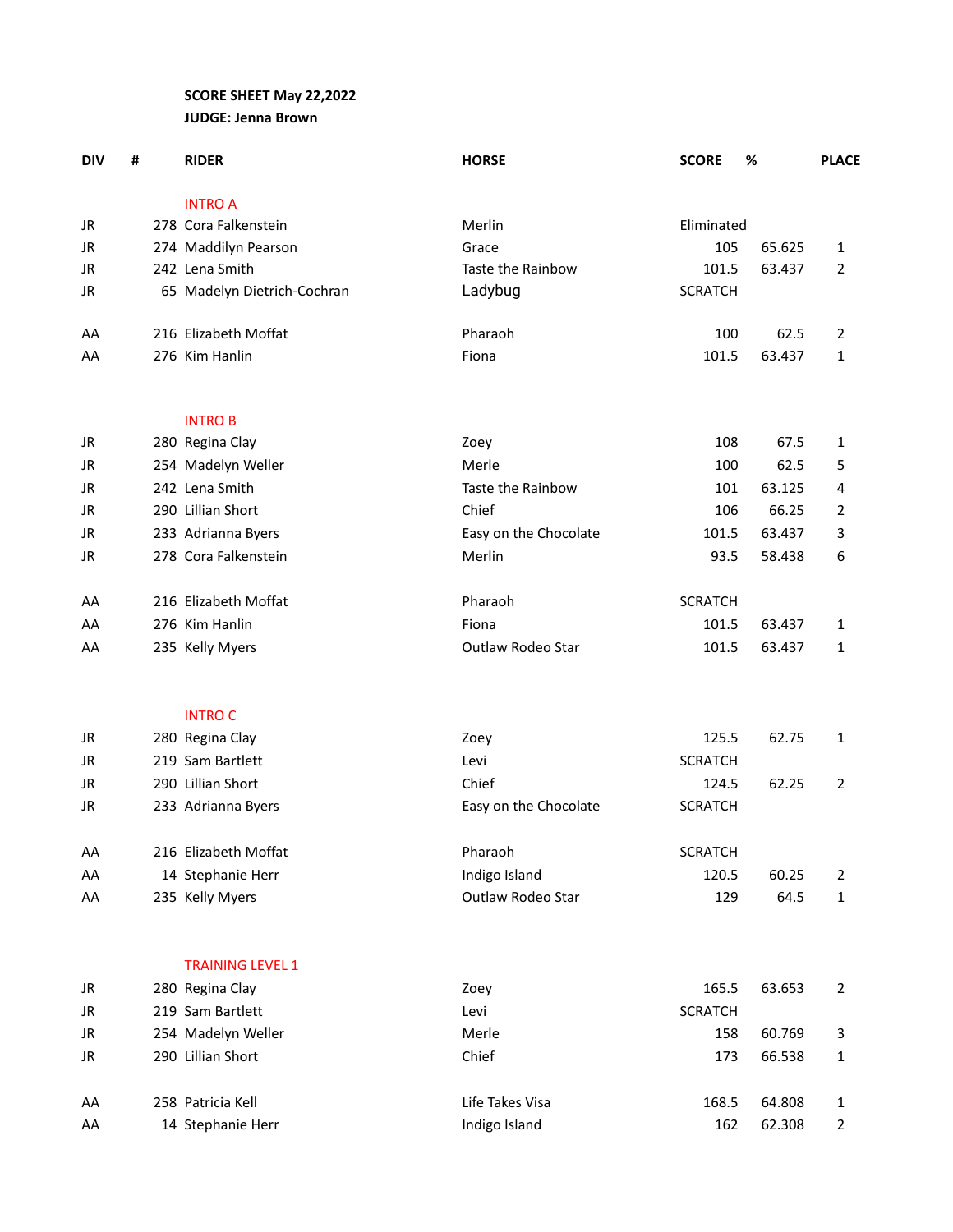## **SCORE SHEET May 22,2022 JUDGE: Jenna Brown**

| <b>DIV</b>  | # | <b>RIDER</b>                 | <b>HORSE</b>         | <b>SCORE</b> | %      | <b>PLACE</b>   |
|-------------|---|------------------------------|----------------------|--------------|--------|----------------|
| AA          |   | 287 Lia Alexander            | Kool your Jetts      | 155          | 59.615 | 3              |
|             |   |                              |                      |              |        |                |
|             |   | <b>TRAINING LEVEL 2</b>      |                      |              |        |                |
| JR          |   | 260 McKenna Cherry           | <b>Bailee</b>        | 182          | 62.758 | 3              |
| JR          |   | 179 Aleigha Bohn             | Peppy'sFoxyBoxy      | 184          | 63.448 | 2              |
| JR          |   | 282 Kendahl Stroup           | Leap of Faith        | 185.5        | 63.965 | 1              |
|             |   |                              |                      |              |        |                |
| AA          |   | 109 Robin Helm               | Adagio               | 177          | 61.034 | $\overline{2}$ |
| AA          |   | 287 Lia Alexander            | Kool Your Jetts      | 195          | 67.241 | 1              |
|             |   | 240 Jordan Wenrich           | Maxwell              | 178          | 61.379 |                |
| <b>OPEN</b> |   |                              |                      |              |        | 1              |
|             |   |                              |                      |              |        |                |
|             |   | <b>TRAINING LEVEL 3</b>      |                      |              |        |                |
| JR          |   | 179 Aleigha Bohn             | Peppy'sFoxyBoxy      | 180          | 62.068 | 2              |
| JR          |   | 282 Kendahl Stroup           | Leap of Faith        | 184          | 63.448 | 1              |
|             |   |                              |                      |              |        |                |
| AA          |   | 48 Lauren Packard            | <b>Bandit</b>        | 177.5        | 61.12  | 2              |
| AA          |   | 247 Tracy Venier             | Pearl Snaps          | 181          | 62.413 | 1              |
| AA          |   | 109 Robin Helm               | Adagio               | 175          | 60.345 | 3              |
|             |   |                              |                      |              |        |                |
|             |   |                              |                      |              |        |                |
|             |   | <b>SUITABILITY WALK TROT</b> |                      |              |        |                |
| AA          |   | 40 Patrician Showers         | Ringo                |              | 61     | $\mathbf{1}$   |
|             |   |                              |                      |              |        |                |
|             |   | <b>FIRST LEVEL TEST 1</b>    |                      |              |        |                |
| JR          |   | 260 McKenna Cherry           | <b>Bailee</b>        | 174          | 60     | 2              |
| JR          |   | 201 Alexa Kosofsky           | <b>BFF Spy Games</b> | 170          | 58.62  | 3              |
| JR          |   | 43 Alexa Kosofsky            | FLS Piltown Bay      | 185          | 63.793 | 1              |
|             |   |                              |                      |              |        |                |
| AA          |   | 288 Robin Helm               | Pistol               | 178          | 61.379 | $\overline{2}$ |
| AA          |   | 68 Abigail Sweger            | Rave Review          | 197.5        | 68.103 | 1              |
| <b>OPEN</b> |   | 240 Jordan Wenrich           | Maxwell              | 174          | 60     | $\overline{2}$ |
| <b>OPEN</b> |   | 277 Haley Johnston           | Get Set              | 189          | 65.172 | $\mathbf 1$    |
|             |   |                              |                      |              |        |                |
|             |   |                              |                      |              |        |                |
|             |   | <b>FIRST LEVEL TEST 2</b>    |                      |              |        |                |
| JR          |   | 201 Alexa Kosofsky           | <b>BFF Spy Games</b> | 200          | 57.142 | $\overline{2}$ |

JR 43 Alexa Kosofsky **FLS Piltown Bay PLS Piltown Bay** 225 64.285 1